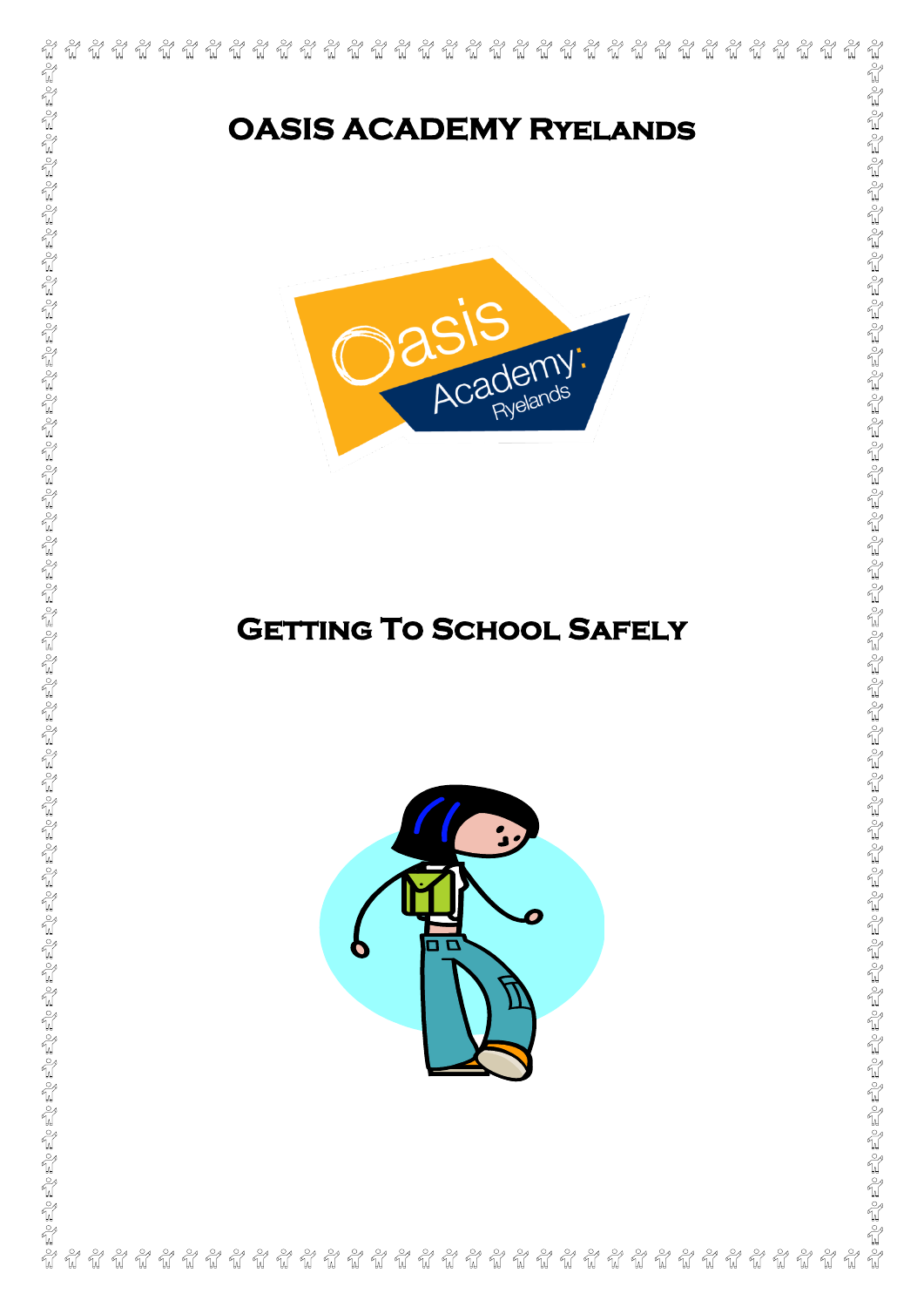| <b>Driving To School</b>                                                                                                                                                                                                                                                                                            |
|---------------------------------------------------------------------------------------------------------------------------------------------------------------------------------------------------------------------------------------------------------------------------------------------------------------------|
| Do not park on or opposite "School Keep Clear"<br>markings. These are intended to keep school exits<br>clear of parked vehicles so that children have a clear<br>view of approaching traffic and drivers can see the<br>children.                                                                                   |
| When you collect your child by car, do not sit on the<br>opposite side of the road and wave them over. This<br>encourages your child to run across and get in on the<br>roadside of the car. Get out of the car and meet<br>them. Walk back to the car together and only let<br>them get in from the pavement side. |
| Do not park near the crossing patrol. Lollipop men<br>and women are responsible for the safety of lots of<br>children and need to have a good clear view in both<br>directions.                                                                                                                                     |
| Remember, drivers have a legal responsibility to<br>make sure that children aged 3-11 years use an<br>appropriate child restraint if one is available. If one is<br>not available, they must wear an adult seat belt.                                                                                               |
| Do you need to take your car at all? If you live fairly<br>close to the school, why not walk?                                                                                                                                                                                                                       |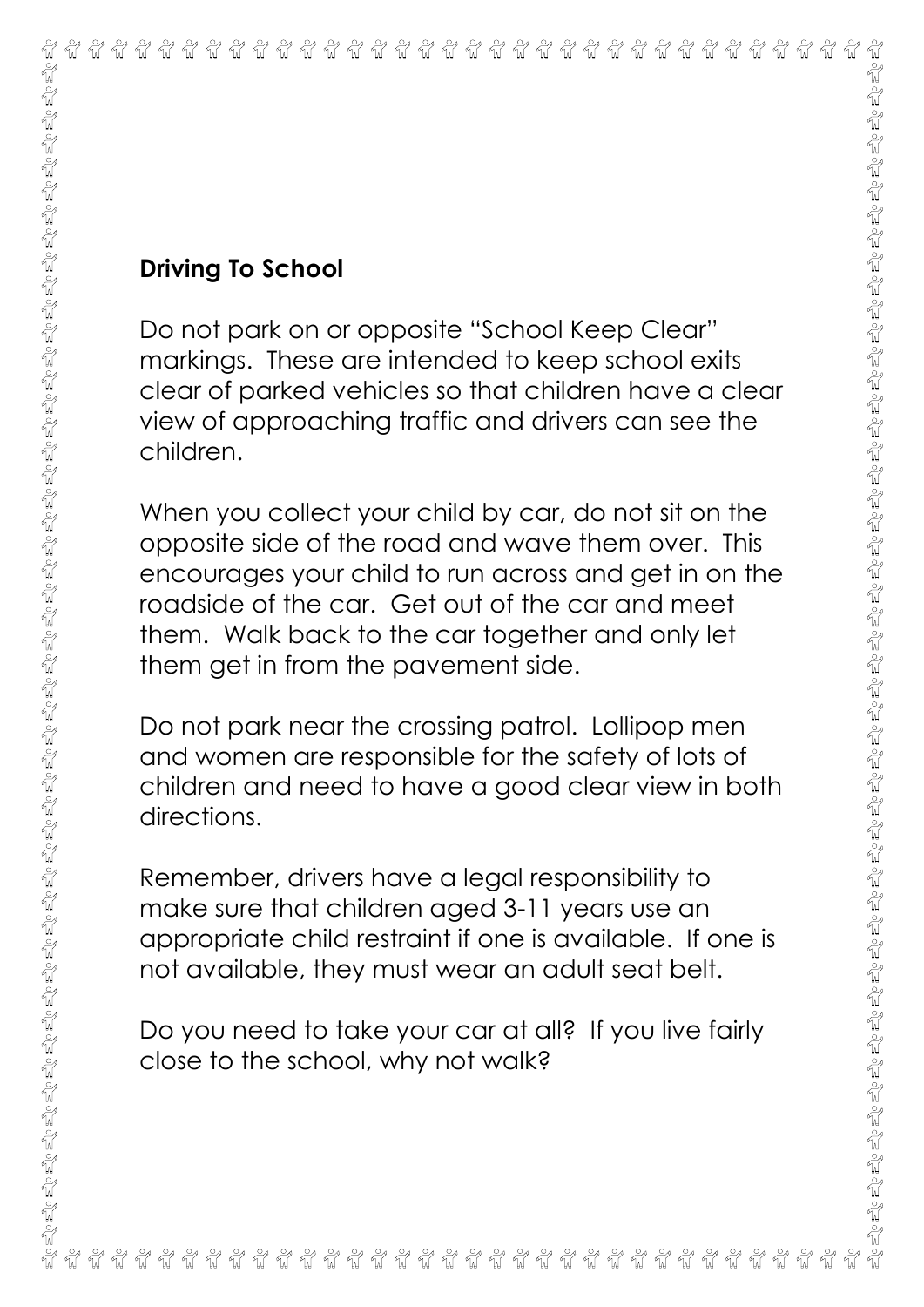|                                                                                                                                                                                                                                                                                                                                                                                                                                                                                                                           | <b>Walking To School</b>                                                                                                                                                                                                                                                                                                                                                                                                                                                                            |
|---------------------------------------------------------------------------------------------------------------------------------------------------------------------------------------------------------------------------------------------------------------------------------------------------------------------------------------------------------------------------------------------------------------------------------------------------------------------------------------------------------------------------|-----------------------------------------------------------------------------------------------------------------------------------------------------------------------------------------------------------------------------------------------------------------------------------------------------------------------------------------------------------------------------------------------------------------------------------------------------------------------------------------------------|
| $\mathbb{Z}\times\mathbb{Z}\times\mathbb{Z}\times\mathbb{Z}\times\mathbb{Z}\times\mathbb{Z}\times\mathbb{Z}\times\mathbb{Z}\times\mathbb{Z}\times\mathbb{Z}\times\mathbb{Z}\times\mathbb{Z}\times\mathbb{Z}\times\mathbb{Z}\times\mathbb{Z}\times\mathbb{Z}\times\mathbb{Z}\times\mathbb{Z}\times\mathbb{Z}\times\mathbb{Z}\times\mathbb{Z}\times\mathbb{Z}\times\mathbb{Z}\times\mathbb{Z}\times\mathbb{Z}\times\mathbb{Z}\times\mathbb{Z}\times\mathbb{Z}\times\mathbb{Z}\times\mathbb{Z}\times\mathbb{Z}\times\mathbb$ | Children of this age need careful supervision. The risk<br>of road accidents increased when children start<br>school and most happen when they are<br>unsupervised. Make sure your child is taken to and<br>from school. Why not take turns with two or three<br>other parents and share taking and collecting the<br>children?                                                                                                                                                                     |
|                                                                                                                                                                                                                                                                                                                                                                                                                                                                                                                           | Make sure you take the safest route to school,<br>crossing roads at the safest places. Whenever you<br>take your child out walking, explain what you are<br>doing and why.                                                                                                                                                                                                                                                                                                                          |
|                                                                                                                                                                                                                                                                                                                                                                                                                                                                                                                           | <b>General Safety Advice</b>                                                                                                                                                                                                                                                                                                                                                                                                                                                                        |
| $\mathcal{S}\in\mathbb{C}$ and $\mathcal{S}\in\mathbb{C}$ and $\mathcal{S}\in\mathbb{C}$ and $\mathcal{S}\in\mathbb{C}$ and $\mathcal{S}\in\mathbb{C}$ and                                                                                                                                                                                                                                                                                                                                                                | If you are unable to collect your child on time or if<br>you have made alternative collection arrangements<br>for your child i.e. another family member or another<br>parent it is essential that you inform the school by<br>telephone or in person as soon as a problem arises.<br>In the interests of the health and safety of all our<br>children it is school policy that, unless we have prior<br>permission from you, we will not allow another person<br>to collect your child from school. |
|                                                                                                                                                                                                                                                                                                                                                                                                                                                                                                                           |                                                                                                                                                                                                                                                                                                                                                                                                                                                                                                     |

## **Walking To School**

## **General Safety Advice**

นี้ นี ୷